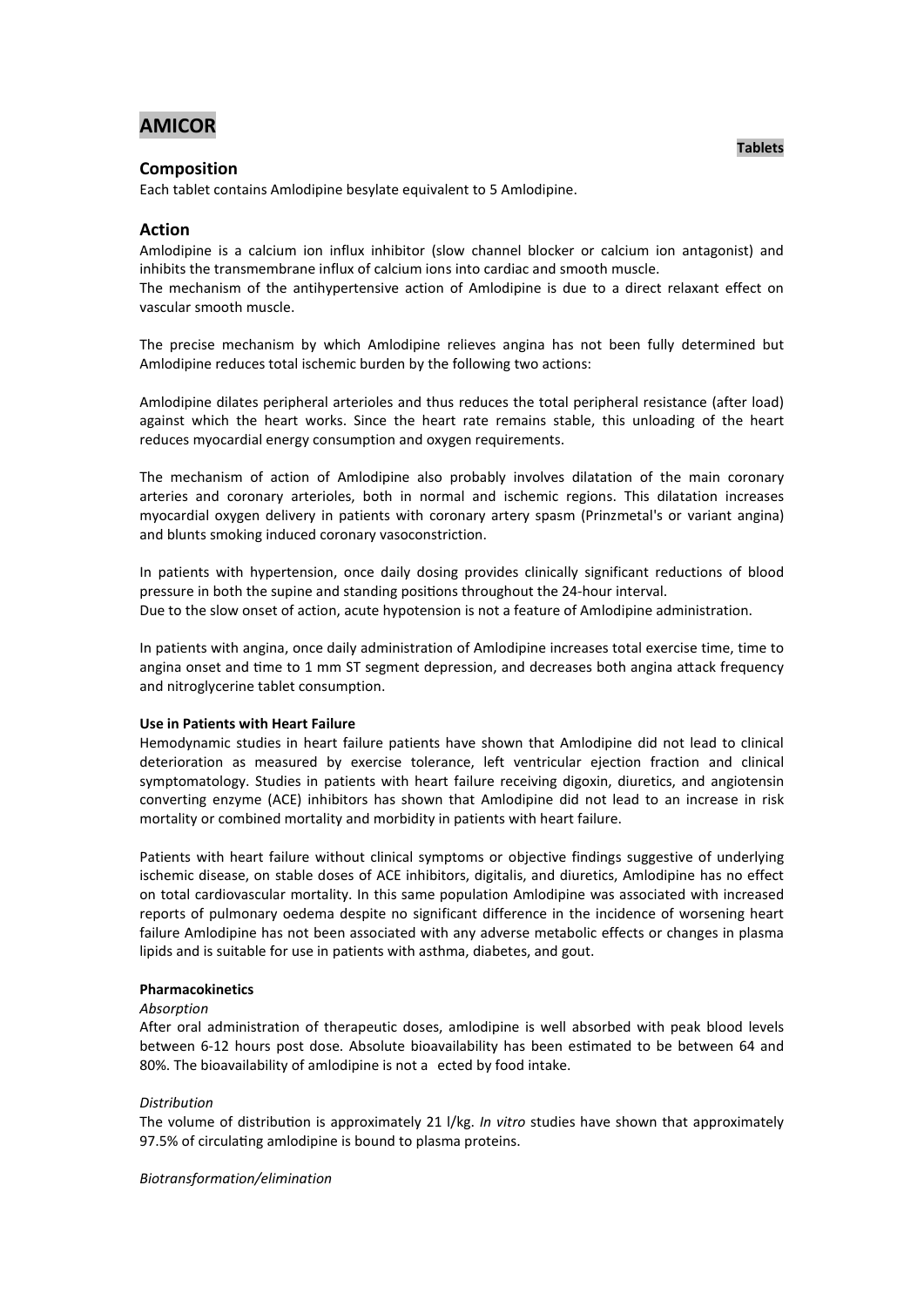The terminal plasma elimination half life is about 35-50 hours and is consistent with once daily dosing. Amlodipine is extensively metabolised by the liver to inactive metabolites with 10% of the parent compound and 60% of metabolites excreted in the urine.

### *Paediatric population*

A population PK study has been conducted in 74 hypertensive children aged from 1 to 17 years (with 34 patients aged 6 to 12 years and 28 patients aged 13 to 17 years) receiving amlodipine between 1.25 and 20 mg given either once or twice daily. In children 6 to 12 years and in adolescents 13-17 years of age the typical oral clearance (CL/F) was 22.5 and 27.4 L/hr respectively in males and 16.4 and 21.3 L/hr respectively in females. Large variability in exposure between individuals was observed. Data reported in children below 6 years is limited.

## *Elderly*

The time to reach peak plasma concentrations of amlodipine is similar in elderly and younger subjects. Amlodipine clearance tends to be decreased with resulting increases in AUC and elimination half-life in elderly patients. Increases in AUC and elimination half-life in patients with congestive heart failure were as expected for the patient age group studied.

## *Hepatic impairment*

Very limited clinical data are available regarding amlodipine administration in patients with hepatic impairment. Patients with hepatic insufficiency have decreased clearance of amlodipine resulting in a longer half-life and an increase in AUC of approximately 40-60%.

## **Indications**

**Hypertension**

Amicor is indicated for the treatment of hypertension. It may be used alone or in combination with other antihypertensive agents.

 **Chronic Stable Angina** Amicor is indicated for the treatment of chronic stable angina. Amicor may be used alone or in combination with other antianginal agents.

 **Vasospastic Angina (Prinzmetal's or Variant Angina)** Amicor is indicated for the treatment of confirmed or suspected vasospastic angina. Amicor may be used as a monotherapy or in combination with other antianginal drugs.

## **Contraindications**

- hypersensitivity to dihydropyridine derivatives, amlodipine.
- severe hypotension
- shock (including cardiogenic shock)
- obstruction of the outflow tract of the left ventricle (e.g. high grade aortic stenosis)
- haemodynamically unstable heart failure after acute myocardial infarction

## **Warnings & Precautions**

Increased Angina and/or Myocardial Infarction: Rarely, patients, particularly those with severe obstructive coronary artery disease, have developed documented increased frequency, duration, and/or severity of angina or acute myocardial infarction on starting calcium channel blocker therapy or at the time of dosage increase. The mechanism of this effect has not been elucidated.

## **General**

Since the vasodilatation induced by Amlodipine is gradual in onset, acute hypotension has rarely been reported after oral administration of Amlodipine. Nonetheless, caution should be exercised when administering Amlodipine as with any other peripheral vasodilator particularly in patients with severe aortic stenosis.

### **Use in Patients with Congestive Heart Failure**

Although hemodynamic studies and a controlled trial in NYHA Class II-III heart failure patients have shown that Amlodipine did not lead to clinical deterioration as measured by exercise tolerance, left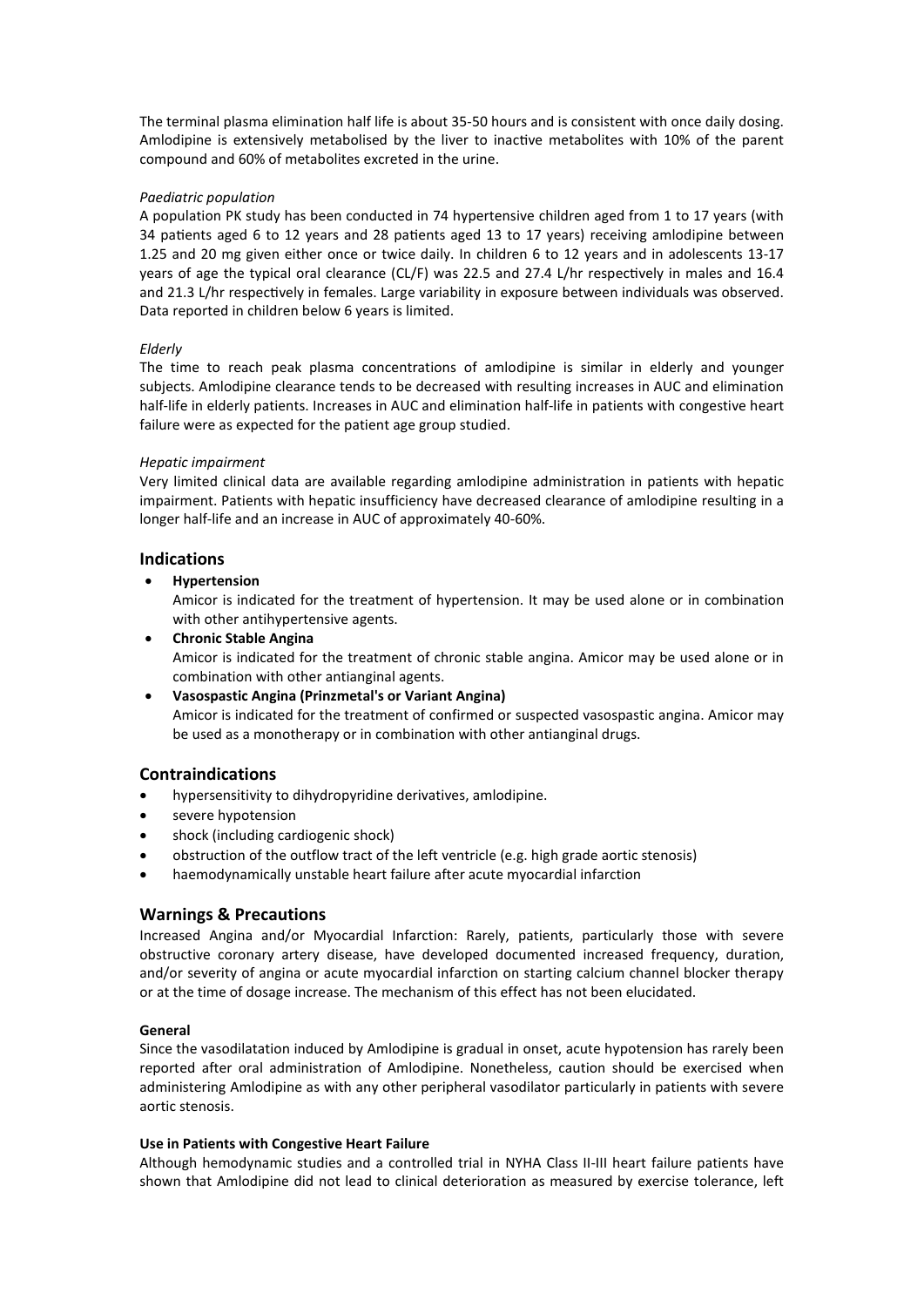ventricular ejection fraction, and clinical symptomatology, studies have not been performed in patients with NYHA Class IV heart failure. In general, all calcium channel blockers should be used with caution in patients with heart failure.

#### **Beta-Blocker Withdrawal**

Amlodipine is not a beta-blocker and therefore gives no protection against the dangers of abrupt beta-blocker withdrawal; any such withdrawal should be by gradual reduction of the dose of betablocker

#### **Patients with Hepatic Failure**

Since the liver extensively metabolizes Amlodipine and the plasma elimination half-life (t 1/2) is 56 hours in patients with impaired hepatic function, caution should be exercised when administering Amlodipine to patients with severe hepatic impairment.

### **Pregnancy**

#### *Category C*

Animal reproduction studies have shown an adverse effect on the fetus and there are no adequate and well-controlled studies in humans, but potential benefits may warrant use of the drug in pregnant women despite potential risks.

#### **Nursing Mothers**

It is not known whether Amlodipine is excreted in human milk. In the absence of this information, it is recommended that nursing be discontinued while Amlodipine is administered.

#### **Pediatric Use**

Safety and effectiveness of Amlodipine in children have not been established.

### **Adverse Reactions**

In general, treatment with Amlodipine was well-tolerated at doses up to 10 mg daily. Most adverse reactions reported during therapy with Amlodipine were of mild or moderate severity. The most common side effects are headache and edema.

The following events occurred in  $\leq 1\%$  but >0.1% of patients in controlled clinical trials or under conditions of open trials or marketing experience where a causal relationship is uncertain; they are listed to alert the physician to a possible relationship.

#### **Cardiovascular**

Arrhythmia (including ventricular tachycardia and atrial fibrillation), bradycardia, chest pain, hypotension, peripheral ischemia, syncope, tachycardia, postural dizziness, postural hypotension.

#### **Central and Peripheral Nervous System**

Hypoesthesia, paraesthesia, tremor, vertigo.

#### **Gastrointestinal**

Anorexia, constipation, dyspepsia" dysphagia. Diarrhea, flatteries vomiting. Gingival hyperplasia. General: asthenia, back pain\*\*, hot flushes, malaise, pain, rigors, weight gain.

#### **Muscolo-skeletal System**

Arthralgia, arthrosis, muscle cramps, myalgia\*\*.

#### **Psychiatric**

Sexual dysfunction (male\*\*and female), insomnia, nervousness, depression, abnormal dreams, anxiety, depersonalization.

#### **Respiratory System**

Dyspnea, epistaxis\*\*.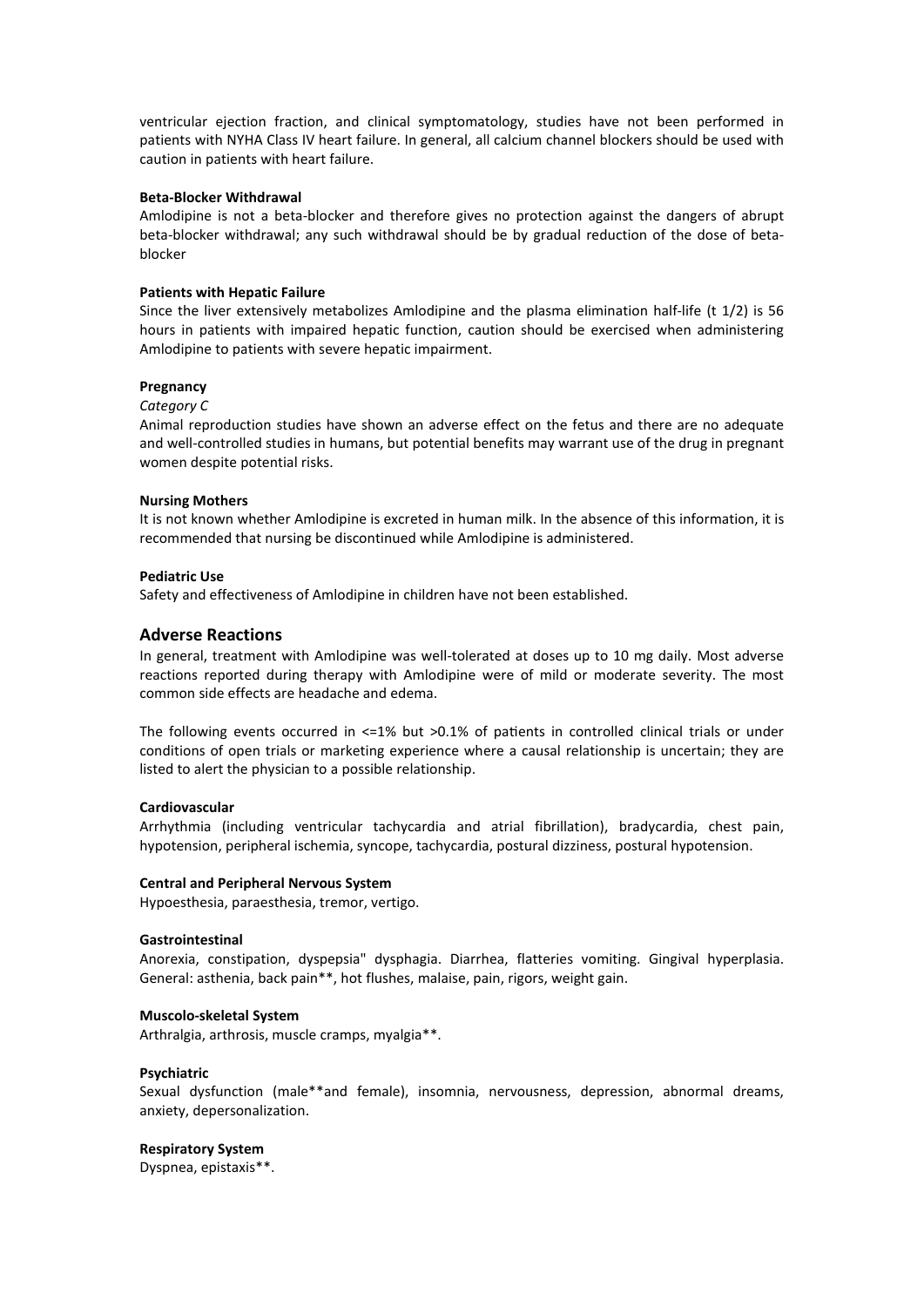#### **Skin and Appendages**

Pruritus, rash\*\*, erythematous rash \*\*, maculopapular rash.

\*Based on patient weight of 50 kg.

- \*\*These events occurred in less than 1% in placebo controlled trials, but the incidence of these side
- e ects was between 1% and 2% in all multiple dose studies.

#### **Special Senses**

Abnormal vision, conjunctivitis, diplopia, eye pain, tinnitus.

#### **Urinary System**

Micturition frequency, micturition disorder, nocturia.

#### **Autonomic Nervous System**

Dry mouth, increased sweating.

#### **Metabolic and Nutritional**

Thirst, Hemopoietic purpura.

The following events occurred in  $\leq$  0.1% of patients:

Cardiac failure, pulse irregularity, extra systoles, skin discoloration, urticaria, skin dryness, alopecia, dermatitis, muscle weakness, twitching, ataxia, hypertonia, migraine, cold and clammy skin, apathy, agitation, amnesia, gastritis, increased appetite, loose stools, coughing, rhinitis, dysuria, Polyuria, parosmia taste perversion (Parosmia is a distorted sense of olfaction, often resulting in phantom, nonexistent, and mostly unpleasant, smells.), abnormal visual accommodation, and xerophthalmia.

Other reactions occurred sporadically and cannot be distinguished from medications or concurrent disease states such as myocardial infarction and angina.

Amlodipine therapy has not been associated with clinically significant changes in routine laboratory tests. No clinically relevant changes were noted in serum potassium, serum glucose, total triglycerides, total cholesterol, HDL cholesterol, uric acid, blood urea nitrogen, or creatinine.

In post marketing experience, jaundice and hepatic enzyme elevations (mostly consistent with cholestasis) in some cases severe enough to require hospitalization have been reported in association with use of Amlodipine.

Amlodipine has been used safely in patients with chronic obstructive pulmonary disease, well compensated congestive heart failure, peripheral vascular disease, diabetes mellitus, and abnormal lipid profiles.

### **Drug Interactions**

#### **Effects of other medicinal products on amlodipine**

#### *CYP3A4 inhibitors:*

Concomitant use of amlodipine with strong or moderate CYP3A4 inhibitors (protease inhibitors, azole antifungals, macrolides like erythromycin or clarithromycin, verapamil or diltiazem) may give rise to significant increase in amlodipine exposure resulting in an increased risk of hypotension. The clinical translation of these PK variations may be more pronounced in the elderly. Clinical monitoring and dose adjustment may thus be required.

Clarithromycin is an inhibitor of CYP3A4. There is an increased risk of hypotension in patients receiving clarithromycin with amlodipine. Close observation of patients is recommended when amlodipine is co-administered with clarithromycin.

#### *CYP3A4 inducers:*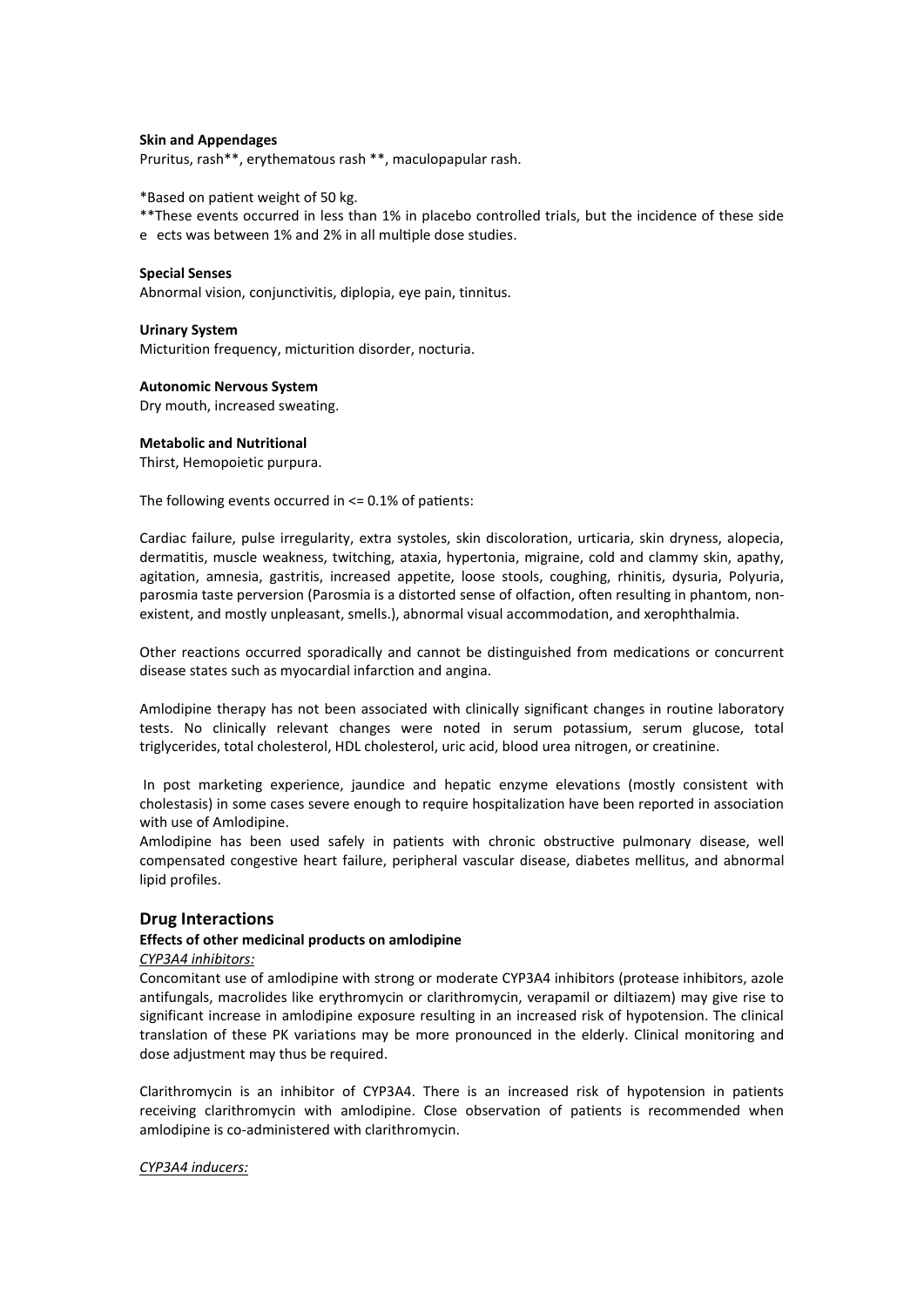There is no data available regarding the e ect of CYP3A4 inducers on amlodipine. The concomitant use of CYP3A4 inducers (e.g., rifampicin, hypericum perforatum) may give a lower plasma concentration of amlodipine. Amlodipine should be used with caution together with CYP3A4 inducers. Administration of amlodipine with grapefruit or grapefruit juice is not recommended as bioavailability may be increased in some patients resulting in increased blood pressure lowering effects.

*Dantrolene (infusion):* In animals, lethal ventricular fibrillation and cardiovascular collapse are observed in association with hyperkalaemia after administration of verapamil and intravenous dantrolene. Due to risk of hyperkalaemia, it is recommended that the co-administration of calcium channel blockers such as amlodipine be avoided in patients susceptible to malignant hyperthermia and in the management of malignant hyperthermia.

#### **Effects of amlodipine on other medicinal products**

The blood pressure lowering effects of amlodipine adds to the blood pressure-lowering effects of other medicinal products with antihypertensive properties.

In clinical interaction studies, amlodipine did not affect the pharmacokinetics of atorvastatin, digoxin or warfarin.

*Simvastatin:* Co-administration of multiple doses of 10 mg of amlodipine with 80 mg Simvastatin resulted in a 77% increase in exposure to Simvastatin compared to Simvastatin alone. Limit the dose of Simvastatin in patients on amlodipine to 20 mg daily.

*Tacrolimus:* There is a risk of increased tacrolimus blood levels when co administered with amlodipine. In order to avoid toxicity of tacrolimus, administration of amlodipine in a patient treated with tacrolimus requires monitoring of tacrolimus blood levels and dose adjustment of tacrolimus when appropriate.

*Ciclosporin:* No drug interaction studies have been conducted with ciclosporin and amlodipine in healthy volunteers or other populations with the exception of renal transplant patients, where variable trough concentration increases (average  $0\%$  - 40%) of ciclosporin were observed. Consideration should be given for monitoring ciclosporin levels in renal transplant patients on amlodipine, and ciclosporin dose reductions should be made as necessary.

## **Dosage and Administration**

#### **Adults**

For both hypertension and angina, the usual initial dose is 5 mg amlodipine once daily which may be increased to a maximum dose of 10 mg depending on the individual patient's response.

In hypertensive patients, Amlodipine has been used in combination with a thiazide diuretic, alpha blocker, beta blocker, or an angiotensin converting enzyme inhibitor. For angina, amlodipine may be used as monotherapy or in combination with other anti-anginal medicinal products in patients with angina that is refractory to nitrates and/or to adequate doses of beta blockers.

No dose adjustment of amlodipine is required upon concomitant administration of thiazide diuretics, beta blockers, and angiotensin-converting enzyme inhibitors.

#### **Pediatric population**

*Children and adolescents with hypertension from 6 years to 17 years of age.*

The recommended antihypertensive oral dose in pediatric patients ages 6-17 years is 2.5 mg once daily as a starting dose, up-titrated to 5 mg once daily if blood pressure goal is not achieved after 4 weeks. Doses in excess of 5 mg daily have not been studied in pediatric patients.

#### **Children under 6 years old**

No data are available.

**Elderly**